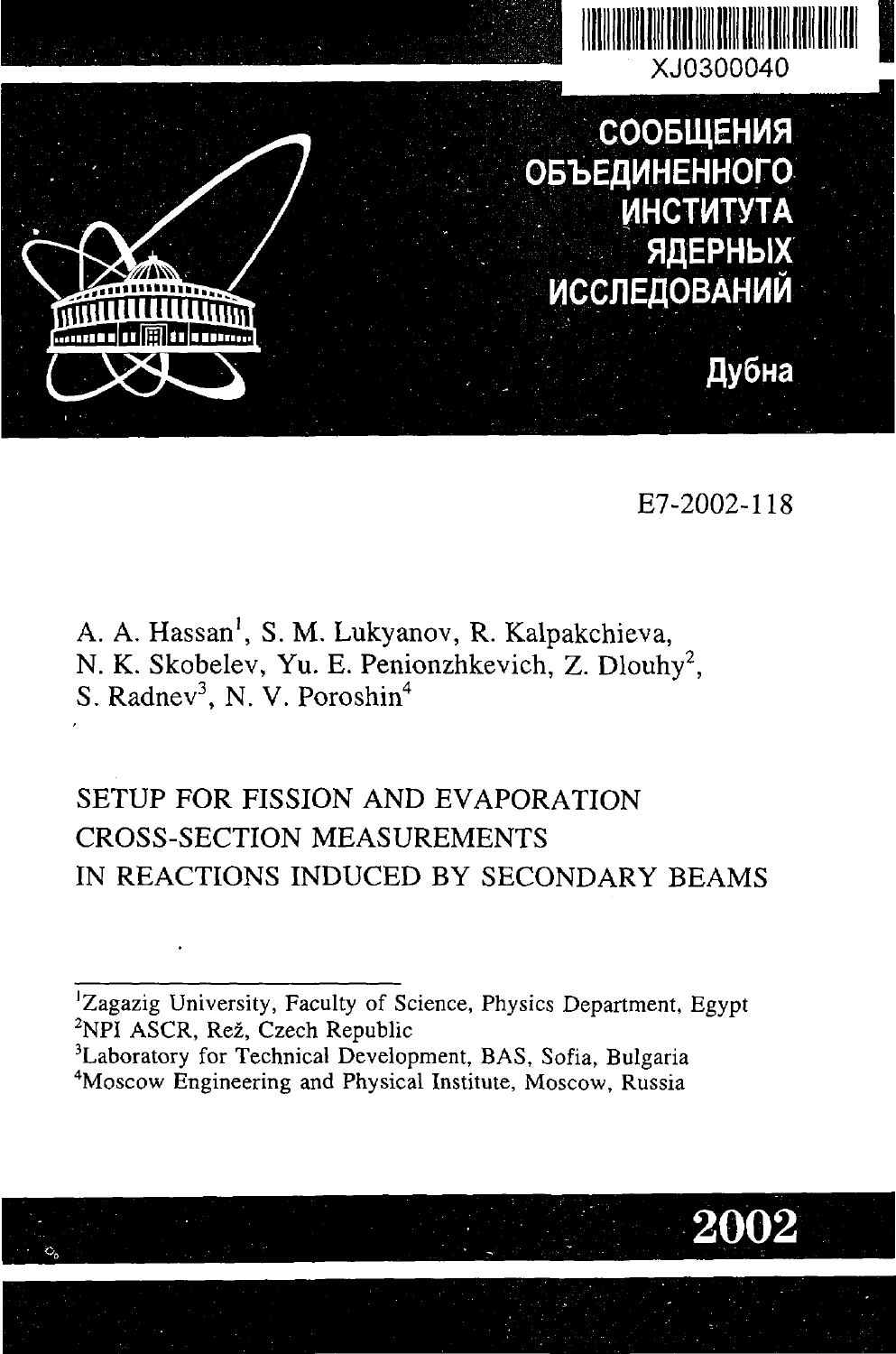1 Joint Institute for Nuclear Research, 2002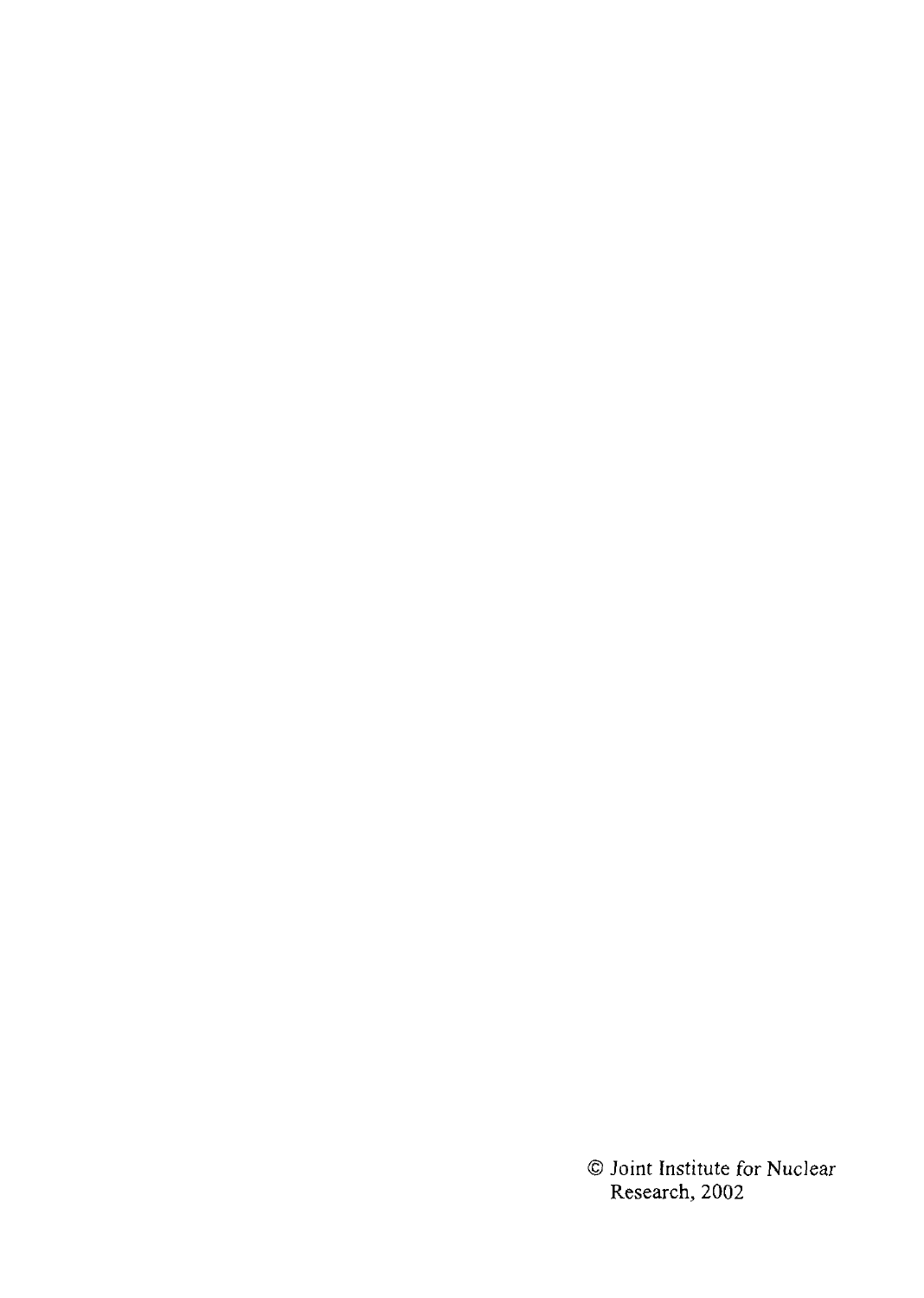#### **1. INDRODUCTION**

The presence in a nucleus of a neutron skin or halo is expected to have strong influence on the cross section of reactions induced by such nuclei. This cross section is enhanced due to the diffuse density distribution of the valence neutrons. On the other hand, reactions induced by nuclei with neutron excess may have large Q-values and, therefore, fusion can lead to a highly excited compound nucleus. A question may arise whether the valence neutrons can serve as a bridge for nucleon transfer with the consequence of enhancing the fusion cross section below the barrier or they will be lost in a break-up process before fusion takes place, by this decreasing the total complete fusion cross section at and below the barrier.

One of the surprises in the physics of secondary radioactive beams was the observation of the enhanced fusion-fission cross sections. Theoretical and experimental efforts have been devoted to study this phenomenon. However, a full understanding remains elusive due to various experiments, which had been aimed to registration of different interaction channels.

A few experiments have been carried out with a  ${}^{6}$ He beam [1-5]. The increased interest in the <sup>6</sup>He nucleus lies in that it has a neutron skin. If the structure of this nucleus influences the reaction parameters, one should, comparing the results to similar results obtained with a  ${}^{4}$ He beam, find a difference. One way to look for any such effect is to measure the characteristics of the evaporation residues produced after complete fusion in xn-evaporation channels. Another way is to measure the fusion-fission excitation function in a wide energy range.

Formerly we studied <sup>6</sup>He-induced fission using a stack of thin <sup>209</sup>Bi-targets (0.5-0.7 mg/cm<sup>2</sup>) separated by solid-state Mylar track-detectors [4], allowing the detection of fission fragments with high efficiency (about 80%). The excitation function for the fission of <sup>209</sup>Bi as well as the cross section for the <sup>209</sup>Bi(<sup>6</sup>He,4n)<sup>215</sup>Atreaction were measured in a wide energy range.

Later a similar experiment [5] was carried out at two values of the excitation energy equal to 32 and 34 MeV. Despite the conclusion of the authors of [5] that there was disagreement between their experimental fission data and ours, we should point out that taking into account the large experimental errors characteristic for experimental data at low values of the cross sections, the difference between the data is not large. Moreover, their conclusion was qualitatively consistent with statisticalmodel calculations of ref. [6] in that the <sup>6</sup>He-induced fission yield is smaller than that for "He. However, this type of calculation has not been able to reproduce the experimental data, for instance the experimental data on <sup>4</sup>He+<sup>209</sup>Bi fission from ref. [7]. We have found out that the behaviour of the fission excitation function for the  ${}^{6}$ He + <sup>209</sup>Bi reaction is the same as for the <sup>4</sup>He + <sup>209</sup>Bi reaction, but the fission crosssection for the <sup>6</sup>He isotope is significantly higher than that for <sup>4</sup>He nuclei. In ref. [2] it was suggested that this enhancement depends mainly on the entrance channel and is connected with the neutron skin of <sup>6</sup>He nuclei. In order to get a clearer idea of the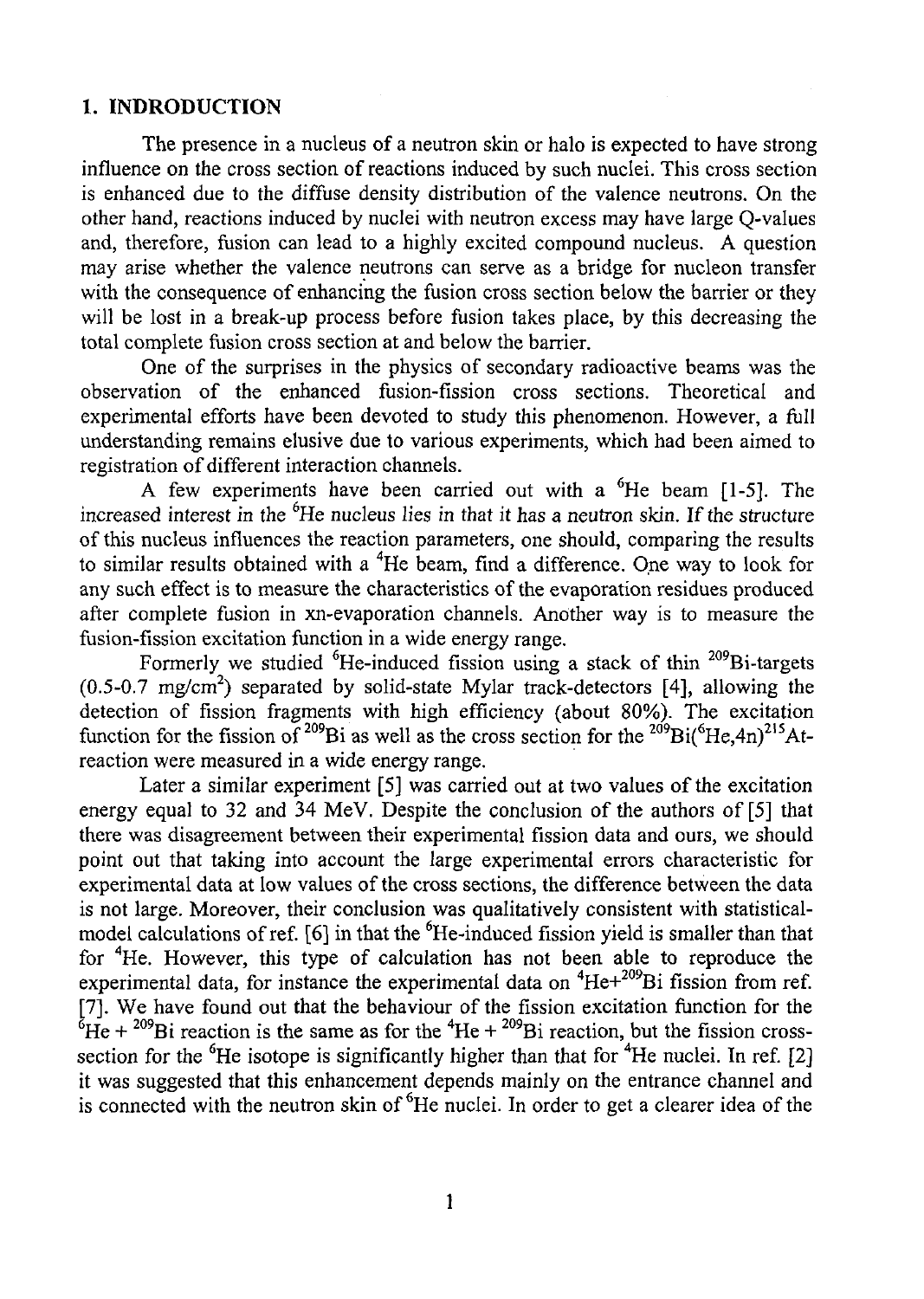interaction, one should in principle measure all channels of the interaction: complete fusion, few nucleon transfers, fission after complete and incomplete fusion, etc.

In the present paper we describe a new experimental setup designed for simultaneous measurement of fission and neutron-evaporation cross-sections in reactions induced by secondary beams.

#### **2. THE EXPERIMENTAL SETUP**

A schematic view of the experimental setup is presented in Fig. 1.



Fig. 1. Layout of the experimental setup.

The setup has been built for detecting both evaporation residues and fission fragments in parallel. The setup can hold up to three targets. The targets are placed at  $45<sup>6</sup>$  with respect to the secondary beam direction. Two silicon detectors (diameter 5 cm), located at  $90^{\circ}$  to the beam direction, face each target from either side. This makes it possible to increase the effective solid angle up to 30% and thus get sufficient statistics in a shorter period of irradiation. The <sup>209</sup>Bi-targets were about 330  $\mu$ g/cm $^2$  thick on a 2.5  $\mu$ m thick Mylar backing. This array of three targets allows increasing the statistics by a factor of three, as the maximum energy loss of the beam particles between the three targets is less than 1 MeV. If energy degraders are inserted between the targets, it would be possible to get measurement at three different energies of the beam in one run.

The silicon detectors measure the energy of the  $\alpha$ -particles emitted by various evaporation residues and also the energy of the fission fragments. The signals from the silicon detectors are divided for the fission fragments and for the evaporation residuals decay. For this purpose, for each detector channel two spectroscopic amplifiers (operating at various gains) are used.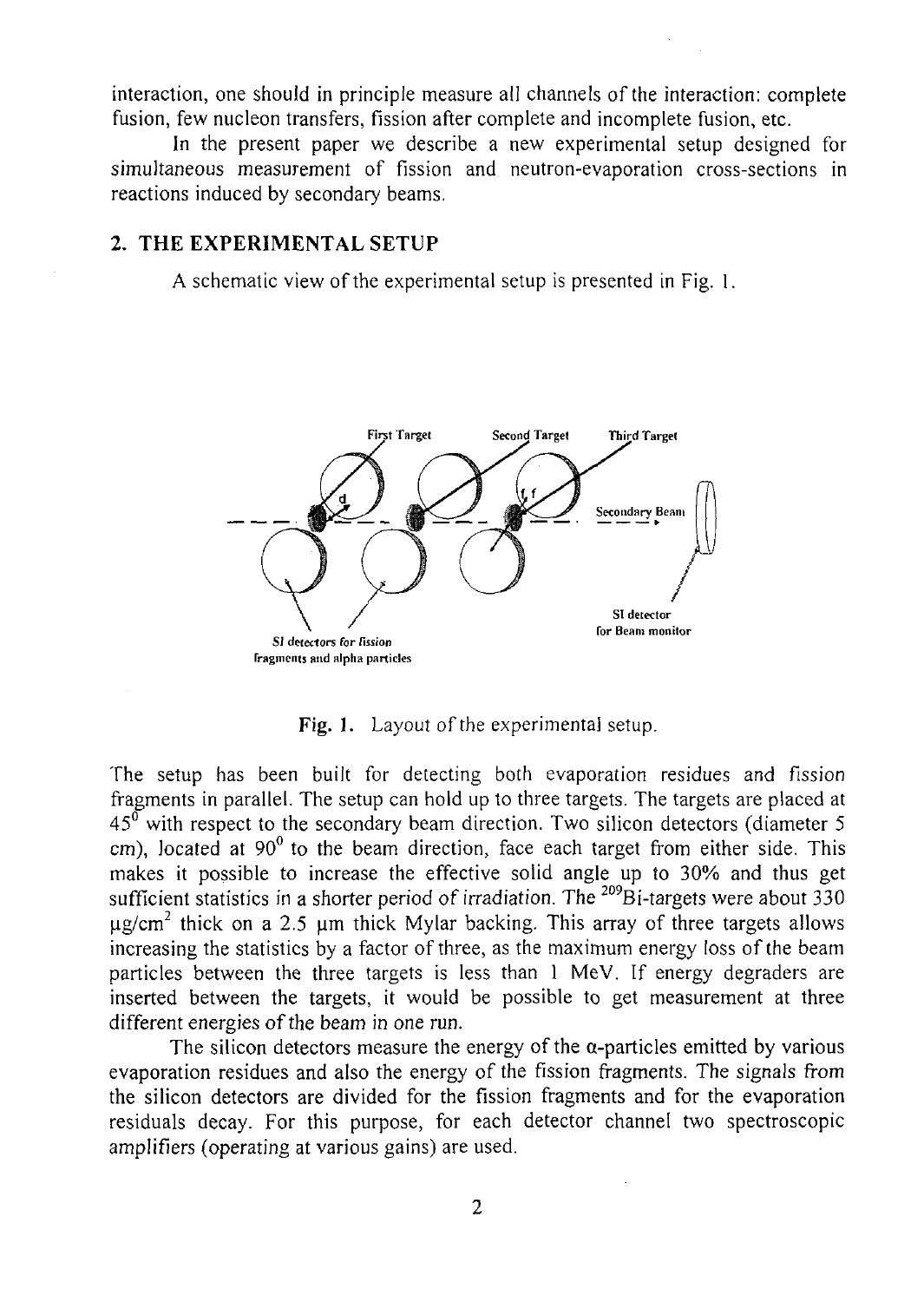Because of the quite large solid angle, this setup is suitable to use in studies of secondary-beam induced reactions as it makes possible the investigation of reactions with cross sections less than  $10^{-26}$  cm<sup>2</sup> at a mean beam intensity of about  $10^4$  pps.

# **2.1. Secondary beam production**

The bombardment of a thick <sup>9</sup>Be primary (production) target, as shown in Fig. 2 [8], with an intense  ${}^{7}$ Li-beam at about 35 MeV/A has led to the production of relatively intense (10<sup>4</sup> -10<sup>6</sup> pps) secondary beams of <sup>6</sup>He with energies 10-30 MeV/A at the U400M cyclotron of FLNR, JINR. The separation of the products produced in the target to form the secondary beam is achieved using the main beam-transport line of the accelerator. It has been specially modernized and supplemented with some new elements according to the ion-optical calculations for the transport of the mentioned light ions. Slits, a beam profiler (a multiwire proportional chamber) and a polypropylene degrader are used to control and improve the quality of the secondary beam. Its energy dispersion and angular convergence are thus minimized with a small loss of intensity only. The purity of the beam usually obtained is not worse than 98%. Using two profilers for diagnostics makes it possible to focus the beam on the physical target, located in the reaction chamber, as well as to control the size of the beam spot.

The secondary beam is monitored by means of position-sensitive Si-detectors installed downstream of the targets.



Fig. 2. Schematic diagram of the beam-line for producing the secondary beam with the position of the present setup.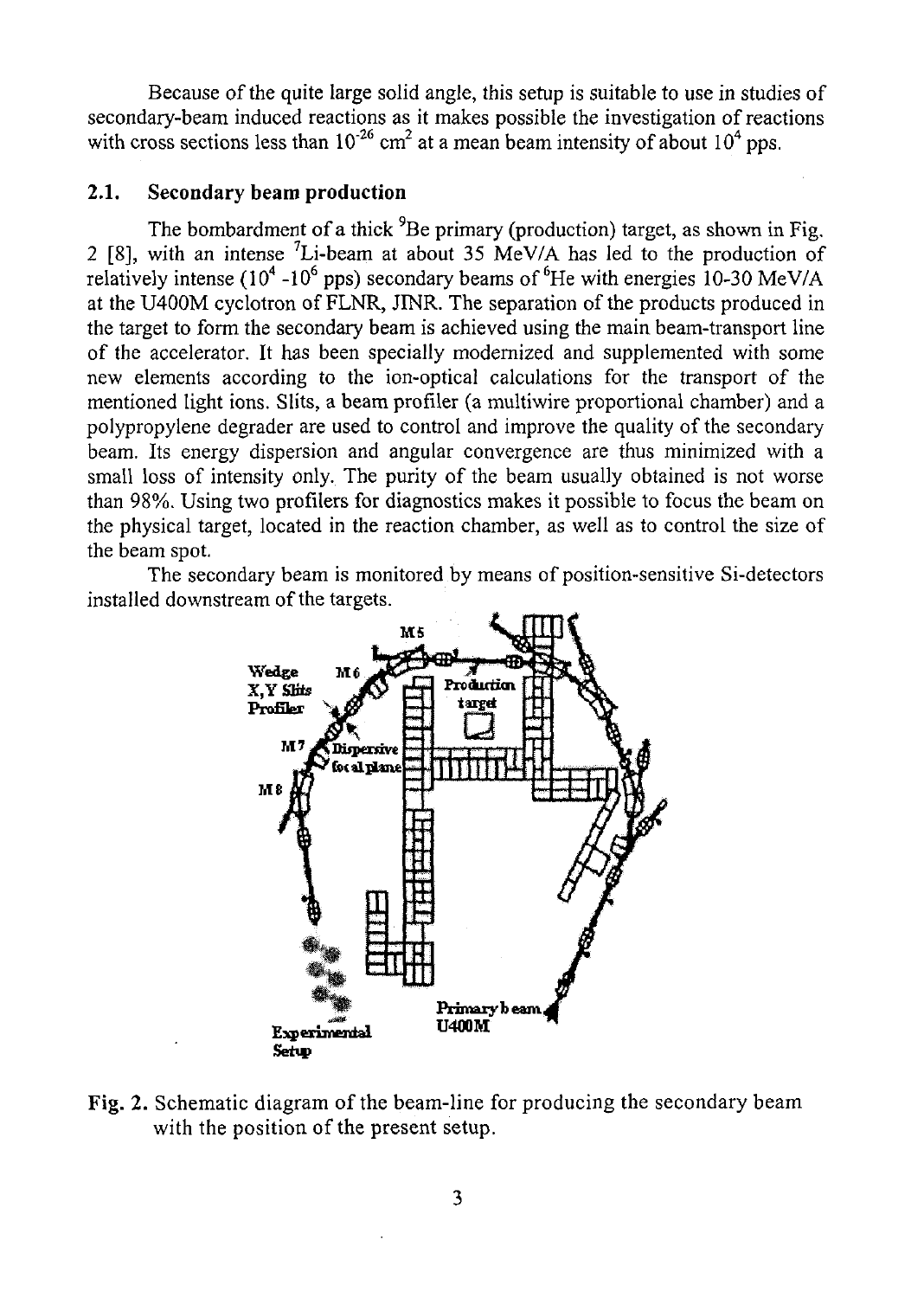# 2.2. **Registration of** a-particles **and fission fragments**

This experimental setup has been tested using a Pu-Am-Cm source. The energy spectrum of the emitted  $\alpha$ -particles, measured with one of the detectors, is shown in Fig. 3 (upper panel) as an example. We observe three peaks, corresponding to the strongest  $\alpha$ -transitions 5.15 MeV, 5.48 MeV and 5.80 MeV in the decay of  $^{239}$ Pu,  $^{241}$ Am and  $^{244}$ Cm, respectively. On the basis of this measurement we have been able to determine the energy resolution for  $\alpha$ -particles equal to FWHM  $\approx 280$ keV. The spectrum of the fission fragments are also shown in Fig. 3 (lower panel). We can see that the energy distribution for the fission fragments allows distinguishing the two mass groups characteristic for spontaneous fission of the <sup>244</sup>Cm isotope.



Fig. 3. Energy spectrum of  $\alpha$ -particles emitted by a Pu-Am-Cm source (upper panel) and energy distribution of fission fragments from the spontaneous fission of  $224$ Cm (lower panel).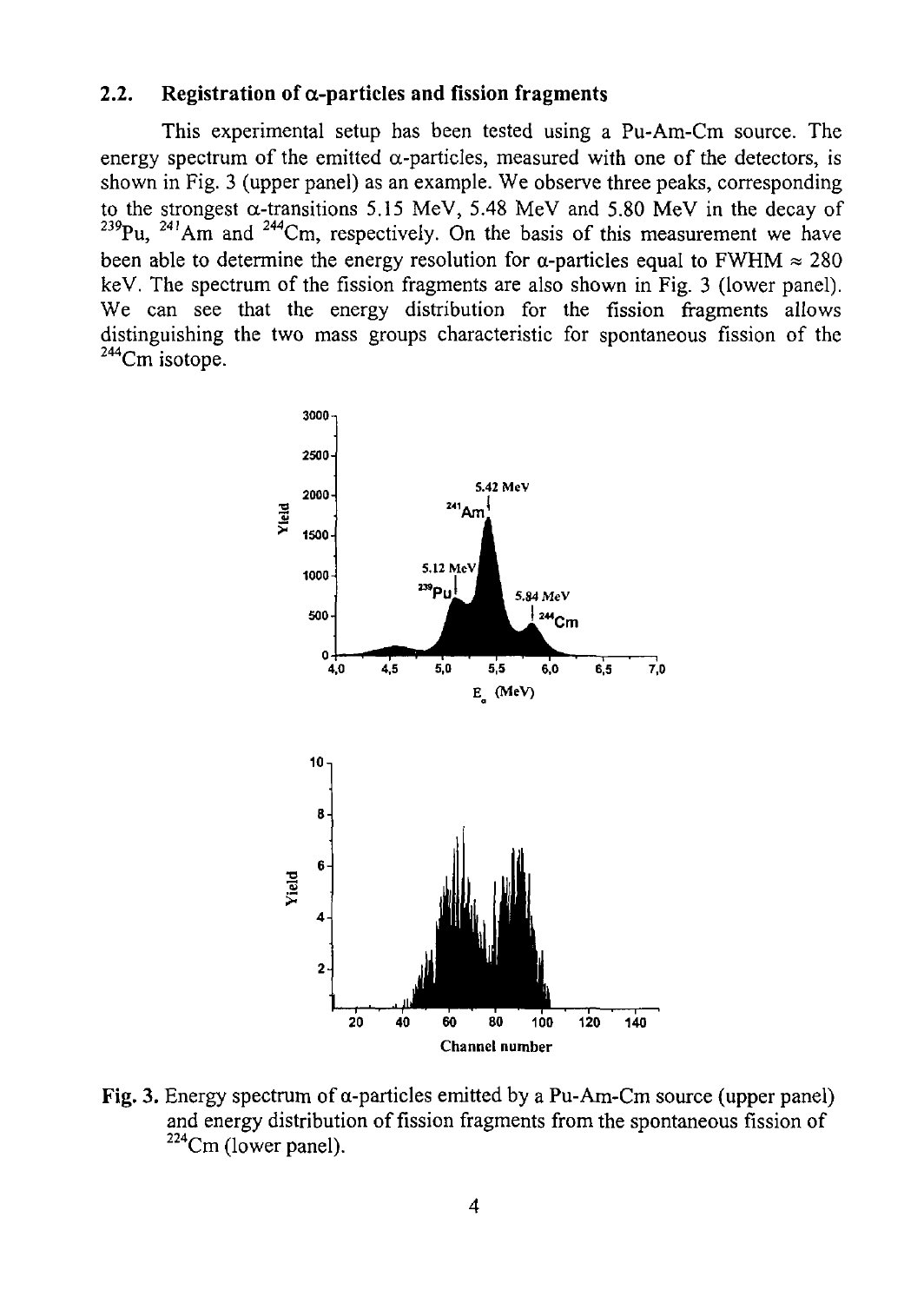#### **3. EXPERIMENTAL RESULTS**

# *3.1. Fission fragments in the<sup>7</sup>Li+2l>9Bi-reaction*

We have tested the setup at the U400M accelerator using a <sup>7</sup>Li-beam with an energy  $E=80\pm1$  MeV. The <sup>7</sup>Li-beam energy was chosen by tuning the magnetic rigidity of the beam line. Two correlated fission fragments were registered in coincidence by each couple of silicon detectors, located at 90° to the direction of the beam-line (see Fig. 1). These detectors were calibrated with fission fragments from a thin <sup>244</sup>Cm source and alpha particles from a <sup>226</sup>Ra source. The two-dimensional plo of the energies of the fragments, corresponding to the fission of the compound nucleus <sup>216</sup>Rn, is presented in Fig. 4.





# *3.2. Alpha particles of evaporation recoils in the<sup>6</sup>He+<sup>209</sup>Bi-reaction*

The described setup was also used to study the interaction of the secondary <sup>6</sup>He beam with the <sup>209</sup>Bi target nuclei. The energy of the beam was 50 $\pm$ 3 MeV. At this bombarding energy the excitation energy of the formed compound nucleus <sup>215</sup>At is  $E^* \approx 49\pm 3$  MeV. Thus we can expect the formation of evaporation residues with the emission of up to 6 neutrons.

Most of the residual nuclei produced in He-induced reactions on <sup>209</sup>Bi, due to their closeness to the N=126 and Z=82 closed shells, are short-lived  $\alpha$ -particle emitters. The characteristics [9] of the main  $\alpha$ -decay modes of the nuclei, which can be formed in our case in the <sup>6</sup>He-induced reaction, are shown in Table 1. It is seer that the  $\alpha$ -decay half-lives of these nuclei are generally short and the  $\alpha$ -decay energy is reasonably well spaced in the energy region 6-10 MeV.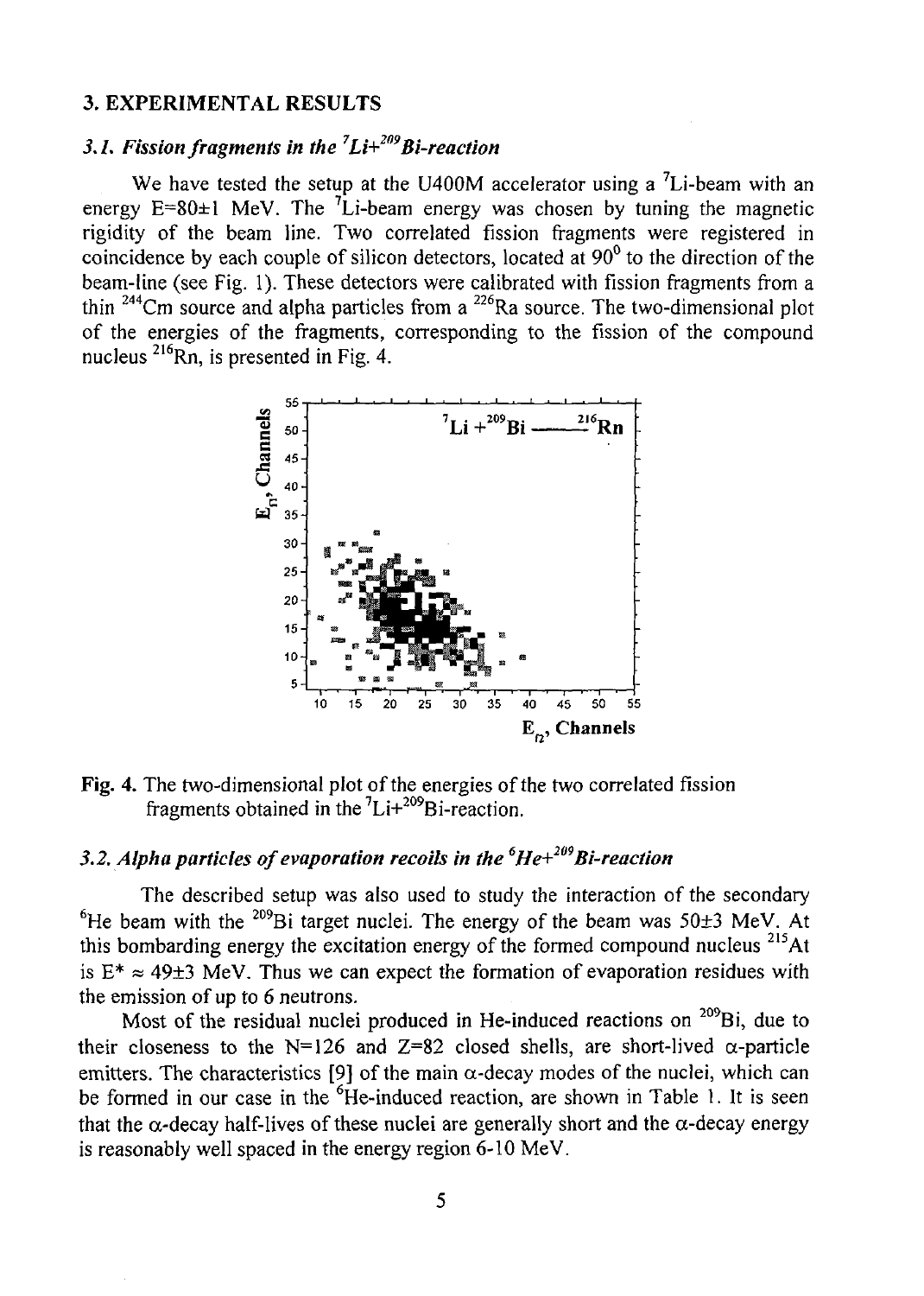| xn | Evaporation<br>residue       | $T_{1/2}$        | $E_{\alpha}$ (MeV)                       |
|----|------------------------------|------------------|------------------------------------------|
| ln | $^{214}$ At                  | 558 ns           | 8.82                                     |
| 2n | $\overline{^{213}\text{At}}$ | $125$ ns         | 9.08                                     |
| 3n | $\overline{^{212}At}$        | $314 \text{ ms}$ | 7.68                                     |
| 4n | $\overline{^{211}}$ At       | 7.21h            | 5.87<br>7.28 $(^{211}$ Po 516 ms)        |
| 5n | $\overline{^{210}}\text{At}$ | 8.1 <sub>h</sub> | $5.36 - 5.52$<br>5.3 $(^{210}Po$ 138.4d) |

**Table 1.**  $\alpha$ -decay characteristics of the nuclei, formed in the  ${}^{6}$ He +  ${}^{209}$ Bi  $\rightarrow$   ${}^{215\cdot xn}$ A reaction.

In Fig. 5 the  $\alpha$ -particle energy spectrum, measured in the reaction  ${}^{6}$ He +  ${}^{209}$ Bi is shown. The 4n-evaporation channel, with the formation of  $^{211}$ At, can be identified in two ways. The isotope <sup>211</sup>At (T<sub>1/2</sub> = 7.21 h) undergoes  $\alpha$ -decay with E<sub> $\alpha$ </sub> = 5.87 MeV with a probability of 41.8%. In 58.2% of the cases it decays by electron capture into the short-lived <sup>211</sup>Po (T<sub>1/2</sub> = 0.516 s), which in turn undergoes  $\alpha$ -decay with  $E_{\alpha}$  = 7.28 MeV. In fact, two lines are observed in the energy spectrum of the  $\alpha$ particles, which can be attributed to the decay of <sup>211</sup>At: The first one ( $E_{\alpha} \approx 5.74$ MeV) is located in the energy region where other nuclei contribute, whereas the second peak ( $E_{\alpha} \approx 7.53$  MeV), corresponding to the decay of <sup>211</sup>Po, allows good identification.



Fig. 5. Experimental  $\alpha$ -particle energy spectrum, measured after the emission of different number of neutrons from the compound nucleus <sup>215</sup>At.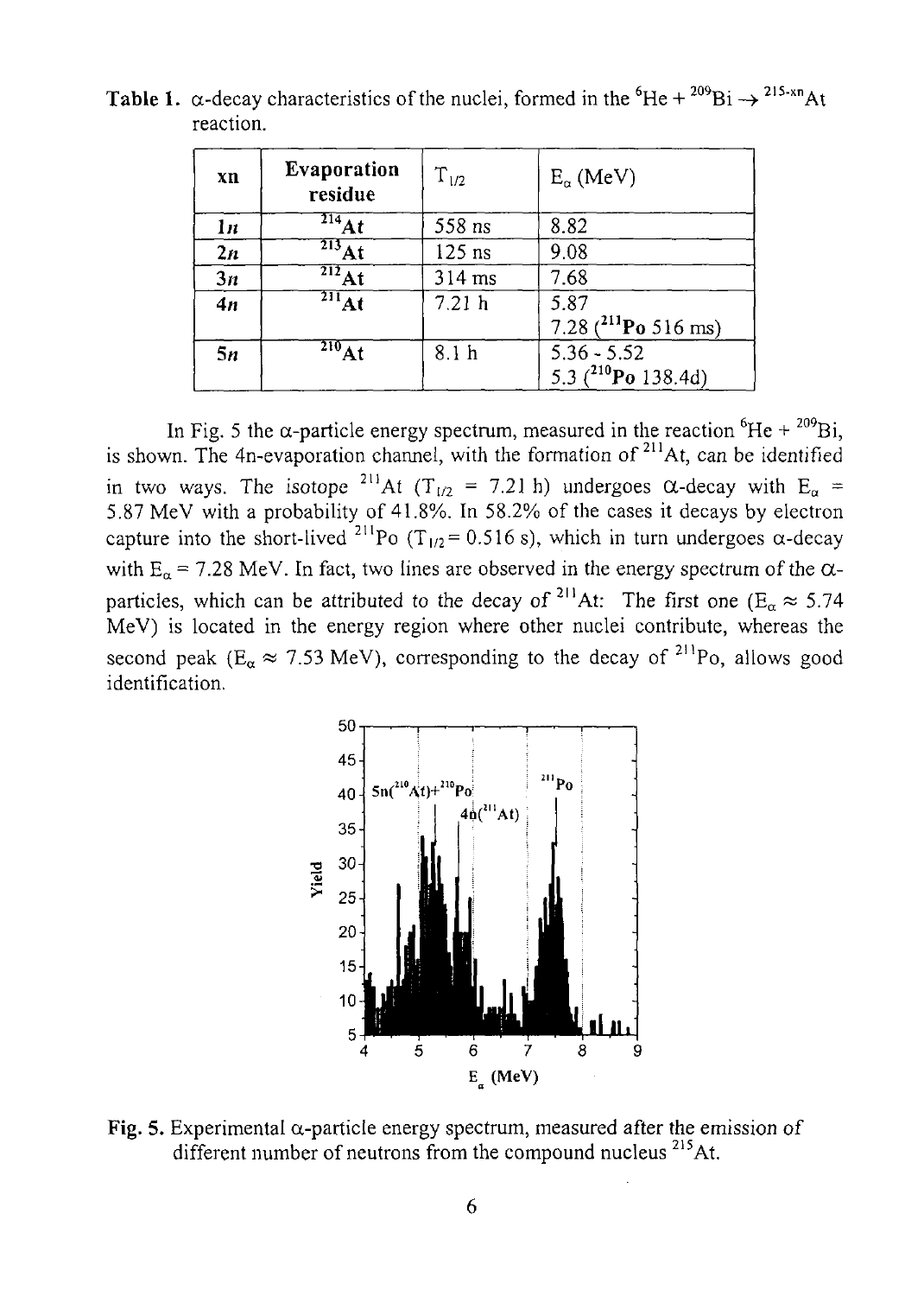The evaporation of 5 neutrons leads to the production of the isotope  $210$ At  $(T_{1/2} = 8.1 \text{ h})$ . With about 99.8% probability it decays by electron capture to <sup>210</sup>Pc  $(T_{1/2} = 138.4$  d) and only in 0.18% of the cases undergoes  $\alpha$ -decay with an average energy  $E_{\alpha} \approx 5.4$  MeV. The <sup>210</sup>Po isotope is an  $\alpha$ -emitter with  $E_{\alpha} = 5.3$  MeV. As we can see in Fig. 5, there is third peak in the spectrum at  $E_{\alpha} \approx 5.28$  MeV, which can be explained by the decay of <sup>210</sup>At and its daughter isotope <sup>210</sup>Po

# **4. CONCLUSIONS AND PERSPECTIVES**

We have here reported on a set of measurements of prompt <sup>7</sup>Li-induced fission of <sup>209</sup>Bi and various evaporation residues produced in the <sup>6</sup>He+<sup>209</sup>Bi reaction performed by detection of fission fragments and  $\alpha$ -particles emitted from the produced nuclei. The described setup is to be used in excitation function measurements. We plan to measure the excitation functions of fission and fusion reactions. The fusion cross sections are determined from the sum of the xn evaporations cross sections and the fission cross sections.

For a better performance we plan to improve the described setup by introducing Csl-detectors and position-sensitive parallel-plate avalanche counters for the control of the spot size and the quality of the secondary beam, and for the identification of the reaction products. Also, some experiments of this type using other secondary beams are to be carried out at the DRIBs facility at JINR.

# **Acknowledgements**

This work has been carried out with financial support from grants of INT AS 00-0043 and RFBR 01-02-22001, as well as from Bulgaria and the Czech Republic in the frame of the collaboration with JINR.

# **REFERENCES**

- 1. Yu.E. Penionzhkevich, Nucl. Phys. A 588,259c (1995).
- 2. A.S. Fomichev et al, Z. Phys. A 351, 129 (1995).
- 3. P.A. DeYoung et al., Phys. Rev. С 58, 3442 (1998).
- 4. N.K. Skobelev et al., JINR Rapid Communications, no.4 (61), 1993, p. 36.
- 5. J.J. Kolata et al., Phys.Rev. С 57, 1998, p. R6.
- 6. C. Signorini, Nucl. Phys. A 616,262c (1997).
- 7. J.R. Huizenga, R. Chaudhury and R. Vandenbosch, Phys. Rev. 126, 210 (1962).
- 8. S.M. Lukyanov et al., Preprint JINR P13-2000-283, Dubna, 2000.
- 9. http://atom.kaeri.re.kr/ton/nuc6.html

Received on May 17, 2002.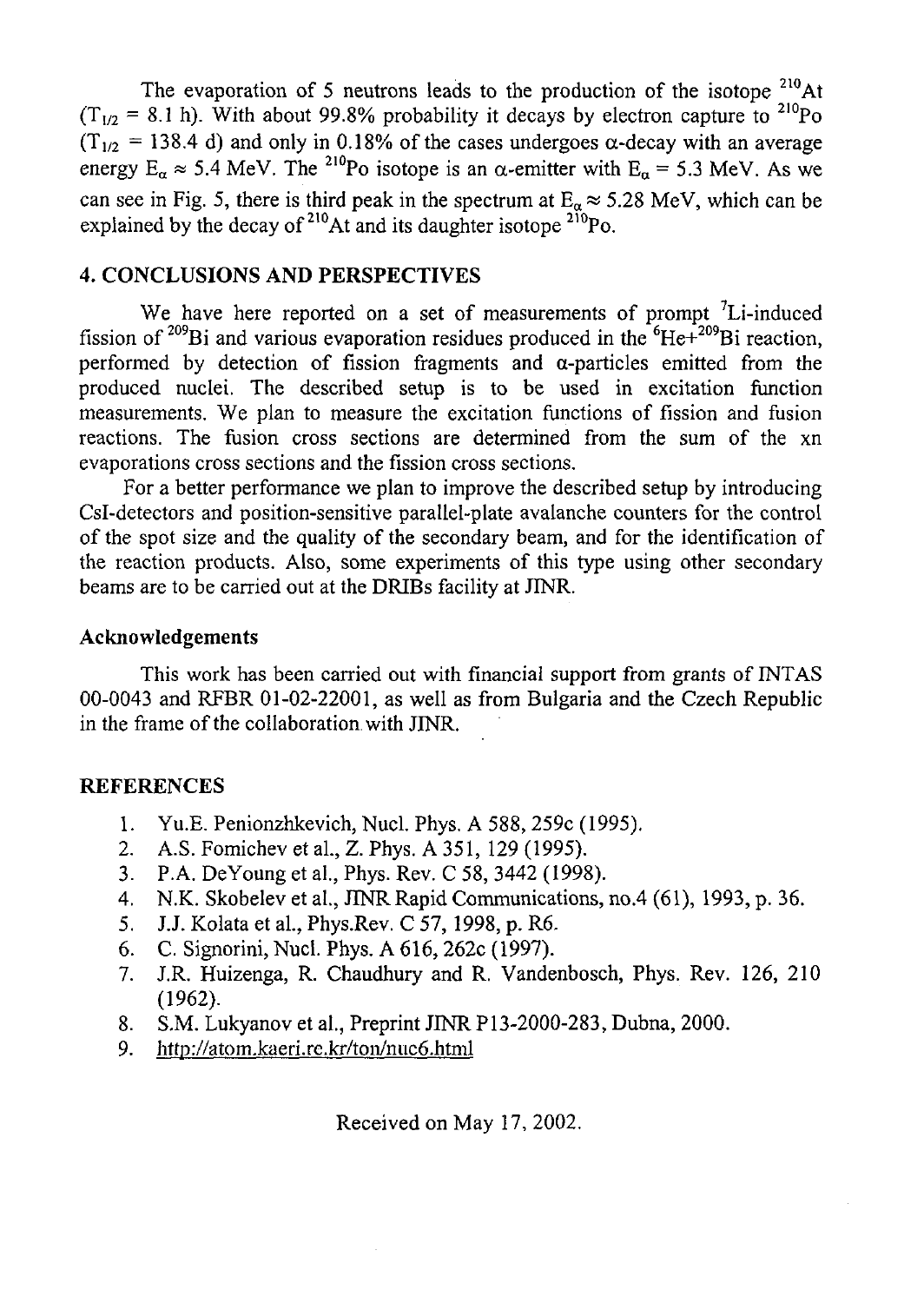# **SUBJECT CATEGORIES OF THE JINR PUBLICATIONS**

| Index | Subject                                                      |  |
|-------|--------------------------------------------------------------|--|
| 1.    | High energy experimental physics                             |  |
| 2.    | High energy theoretical physics                              |  |
| 3.    | Low energy experimental physics                              |  |
| 4.    | Low energy theoretical physics                               |  |
| 5.    | Mathematics                                                  |  |
| 6.    | Nuclear spectroscopy and radiochemistry                      |  |
| 7.    | Heavy ion physics                                            |  |
| 8.    | Cryogenics                                                   |  |
| 9.    | Accelerators                                                 |  |
| 10.   | Automatization of data processing                            |  |
| 11.   | Computing mathematics and technique                          |  |
|       | 12. Chemistry                                                |  |
| 13.   | Experimental techniques and methods                          |  |
| 14.   | Solid state physics. Liquids                                 |  |
| 15.   | Experimental physics of nuclear reactions at<br>low energies |  |
| 16.   | Health physics. Shieldings                                   |  |
| 17.   | Theory of condensed matter                                   |  |
| 18.   | Applied researches                                           |  |
| 19.   | Biophysics                                                   |  |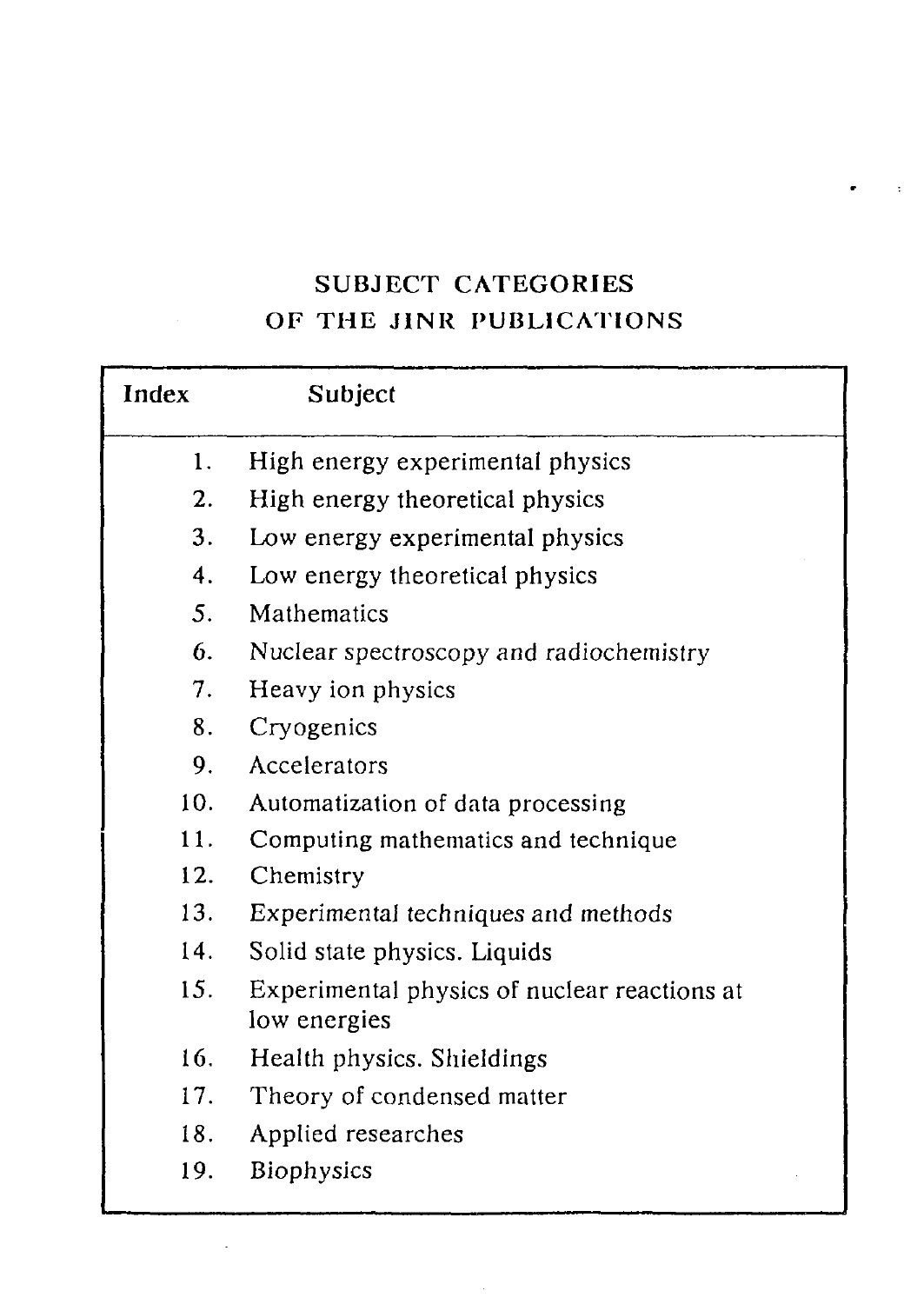Хассан А. А. и др. Е7-2002-118 Установка для измерения сечений деления ядер и сечений образования испарительных продуктов в реакциях с вторичными пучками

Представлена установка для изучения реакций, вызванных вторичными радиоактивными пучками. Она позволяет проводить одновременное измерение энергетических спектров а -частиц и осколков деления при распаде образовавшихся в реакциях ядер. Идентификация ядер-продуктов испарительных реакций проводится по измеренным спектрам а-частиц. Для увеличения статистики используется набор из трех мишеней. Два кремниевых детектора, расположенных под углом 90° к направлению вторичного пучка, перекрывают 30 % телесного угла. Эта экспериментальная установка может использоваться для измерения функций возбуждения реакций слияния-деления и реакций, приводящих к образованию испарительных продуктов.

Работа выполнена в Лаборатории ядерных реакций им. Г. Н. Флерова ОИЯИ.

Сообщение Объединенного института ядерных исследований. Дубна, 2002

Hassan A. A. et al. E7-2002-118 Setup for Fission and Evaporation Cross-Section Measurements in Reactions Induced by Secondary Beams

A setup for studying reactions induced by secondary radioactive beams has been constructed. It allows simultaneous measurement of  $\alpha$ -particle and fission fragment energy spectra. By measuring the  $\alpha$ -particles, identification of evaporation residues is achieved. A set of three targets can be used so as to ensure sufficient statistics. Two silicon detectors, located at 90 degrees to the secondary beam direction, face each target, thus covering 30 % of the solid angle. This experimental setup is to be used to obtain excitation functions of fusion-fission reactions and of reactions leading to evaporation residue production.

The investigation has been performed at the Flerov Laboratory of Nuclear Reactions, JINR.

Communication of the Joint Institute for Nuclear Research. Dubna, 2002